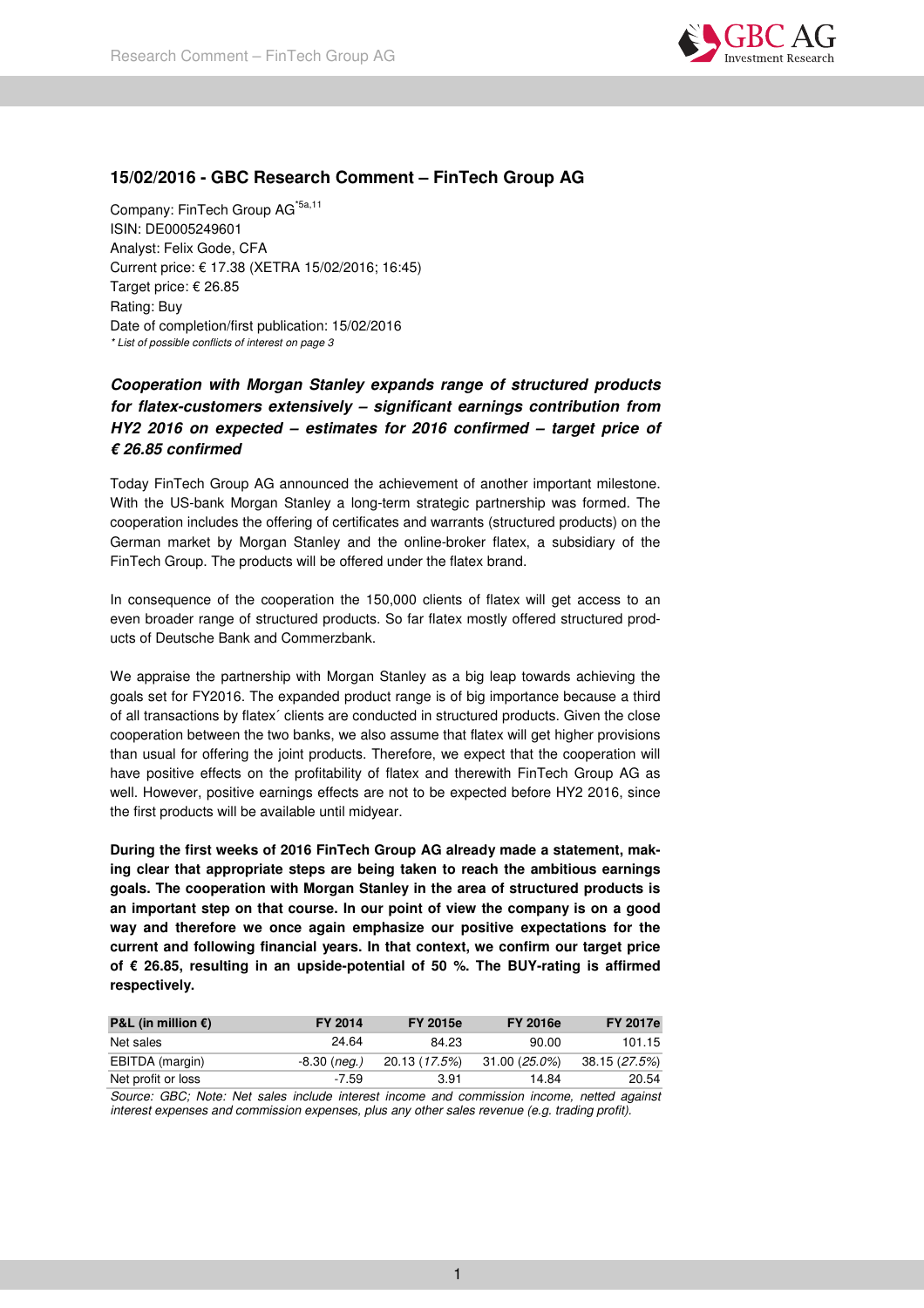

# **ANNEX**

## **Section 1 Disclaimer and exclusion of liability**

This document is intended solely for information purposes. All data and information in this study come from sources that GBC regards as reliable. In addition. the authors have taken every care to ensure that the facts and opinions presented here are appropriate and accurate. Nevertheless. no guarantee or liability can be accepted for their correctness – whether explicitly or implicitly. In addition. all information may be incomplete or summarised. Neither GBC nor the individual authors accept liability for any damage which may arise as the result of using this document or its contents. or in any other way in this connection.

We would also point out that this document does not constitute an invitation to subscribe to nor to purchase any securities and must not be interpreted in this way. Nor may it nor any part of it be used as the basis for a binding contract of any kind whatsoever. or be cited as a reliable source in this context. Any decision relating to the probable offer for sale of securities for the company or companies discussed in this publication should be taken solely on the basis of information in the prospectuses or offer documents which are issued in relation to any such offer.

GBC does not provide any guarantee that the indicated returns or stated target prices will be achieved. Changes to the relevant assumptions on which this document is based can have a material impact on the targeted returns. Income from investments is subject to fluctuations. Investment decisions should always be made with the assistance of an investment advisor. This document cannot replace the role of an advisor.

## **Sale outside the Federal Republic of Germany:**

This publication. if sold in the UK. may only be made available to those persons who. in the meaning of the Financial Services Act 1986 are authorised and exempt. or persons as defined in section 9 (3) of the Financial Services Act 1986 (Investment Advertisement) (Exemptions) Decree 1988 (amended version) and must not be transmitted directly or indirectly to other persons or groups of persons.

Neither this document nor any copy of it may be taken into. transferred to or distributed within the United States of America or its territories and possessions. The distribution of this document in Canada. Japan or other jurisdictions may be restricted by law. and persons who come into possession of this publication should find out about any such restrictions and respect them. Any failure to respect these restrictions may represent a breach of the US. Canadian or Japanese securities laws or laws governing another jurisdiction.

By accepting this document you accept all disclaimers of liability and the restrictions cited above.

You can find the details of this disclaimer/exclusion of liability at: **http://www.gbc-ag.de/de/Disclaimer.htm**

## **Legal information and disclosures as required by section 34b para. 1 of Securities Trading Act (WpHG) and Financial Analysis Directive (FinAnV)**

This information can also be found on the internet at the following address: **http://www.gbc-ag.de/de/Offenlegung.htm**

## **Section 2 (I) Updates**

A detailed update of the present analysis/analyses at any fixed date has not been planned at the current time. GBC AG reserves the right to update the analysis without prior notice.

## **Section 2 (II) Recommendation/ Classifications/ Rating**

Since 1/7/2006 GBC AG has used a 3-level absolute share rating system. Since 1/7/2007 these ratings relate to a time horizon of a minimum of 6 to a maximum of 18 months. Previously the ratings related to a time horizon of up to 12 months. When the analysis is published. the investment recommendations are defined based on the categories described below. including reference to the expected returns. Temporary price fluctuations outside of these ranges do not automatically lead to a change in classification. but can result in a revision of the original recommendation.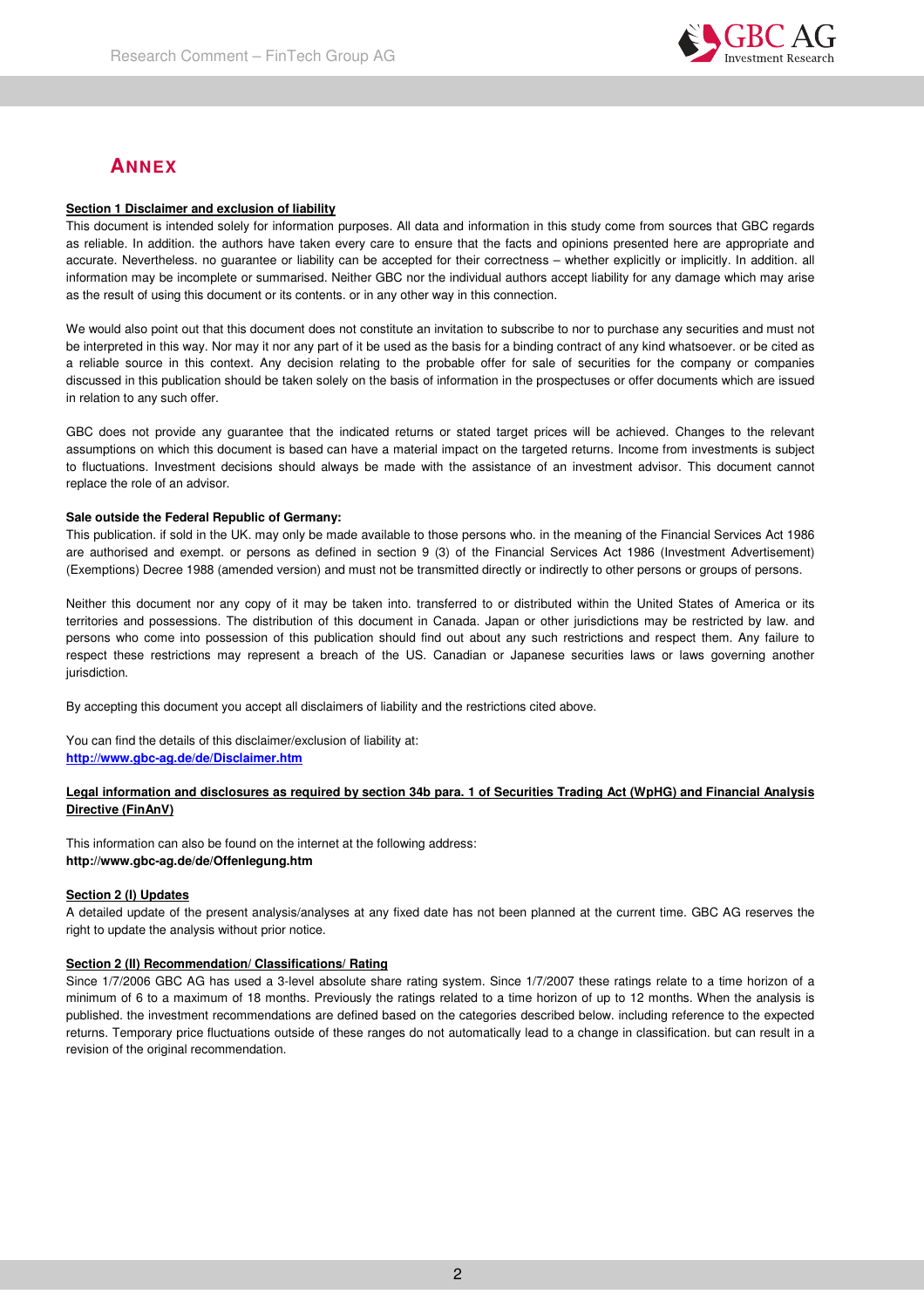

## **The recommendations/ classifications/ ratings are linked to the following expectations**

| <b>BUY</b>  | The expected return, based on the derived target price, incl. dividend payments within the<br>relevant time horizon is $\geq 10\%$ .             |
|-------------|--------------------------------------------------------------------------------------------------------------------------------------------------|
| <b>HOLD</b> | The expected return. based on the derived target price. incl. dividend payments within the<br>relevant time horizon is $> -10\%$ and $< +10\%$ . |
| SELL        | The expected return, based on the calculated target price, incl. dividend payments within<br>the relevant time horizon, is $\epsilon$ = - 10%.   |

GBC AG's target prices are determined using the fair value per share. derived using generally recognised and widely used methods of fundamental analysis. such as the DCF process. peer-group benchmarking and/or the sum-of-the-parts process. This is done by including fundamental factors such as e.g. share splits. capital reductions. capital increases. M&A activities. share buybacks. etc.

#### **Section 2 (III) Past recommendations**

Past recommendations by GBC on the current analysis/analyses can be found on the internet at the following address: **http://www.gbc-ag.de/de/Offenlegung.htm**

#### **Section 2 (IV) Information basis**

For the creation of the present analysis/analyses publicly available information was used about the issuer(s) (where available. the last three published annual and quarterly reports. ad hoc announcements. press releases. share prospectuses. company presentations. etc.) which GBC believes to be reliable. In addition. discussions were held with the management of the company/companies involved. for the creation of this analysis/these analyses. in order to review in more detail the information relating to business trends.

## **Section 2 (V) 1. Conflicts of interest as defined in section 34b para. 1 of the Securities Trading Act (WpHG) and Financial Analysis Directive (FinAnV)**

GBC AG and the analysts concerned hereby declare that the following potential conflicts of interest exist for the company/companies described. at the time of this publication. and in so doing meet the requirements of section 34b of the Securities Trading Act (WpHG). A detailed explanation of potential conflicts of interest is also listed in the catalogue of potential conflicts of interest under section 2 (V) 2.

#### **In relation to the security or financial instrument discussed in this analysis the following possible conflict of interest exists: (5a;11)**

#### **section 2 (V) 2. Catalogue of potential conflicts of interest**

(1) GBC AG or a legal person connected to them holds shares or other financial instruments of this company at the time of publication. (2) This company holds over 3% of the shares in GBC AG or a legal person connected to them.

(3) GBC AG or a legal person connected to them is a market maker or designated sponsor for the financial instruments of this company.

(4) GBC AG or a legal person connected to them has. over the previous 12 months. organised or played a leading role in the public issue of financial instruments for this company.

(5) a) GBC AG or a legal person connected to them has over the last 12 months agreed to create research reports for this company in return for payment. As part of this agreement the issuer was shown the draft of this analysis (excluding the evaluation section) prior to publication.

(5) b) After receiving valid amendments by the analysed company. the draft of this analysis was changed.

(6) a) GBC AG or a legal person connected to them has over the last 12 months agreed with a third party to create research reports about this company in return for payment. As part of this agreement the issuer was shown the draft of this analysis (excluding the evaluation section) prior to publication.

(6) b) After receiving valid amendments by the third party. the draft of this analysis was changed.

(7) The analyst responsible for this report holds shares or other financial instruments of this company at the time of publication.

(8) The analyst responsible for this company is a member of the company's Executive Board or Supervisory Board.

(9) The analyst responsible for this report received or purchased shares in the company analysed by said analyst. prior to the time of publication.

(10) GBC or a related legal party has closed an agreement with the underlying company regarding consulting services during the previous 12 months.

(11) GBC or a related legal party has a significant financial interest in the analysed company. for example to get mandated by the analysed company or to provide any kind of services (like the organization of fair. roundtables. road shows etc.).